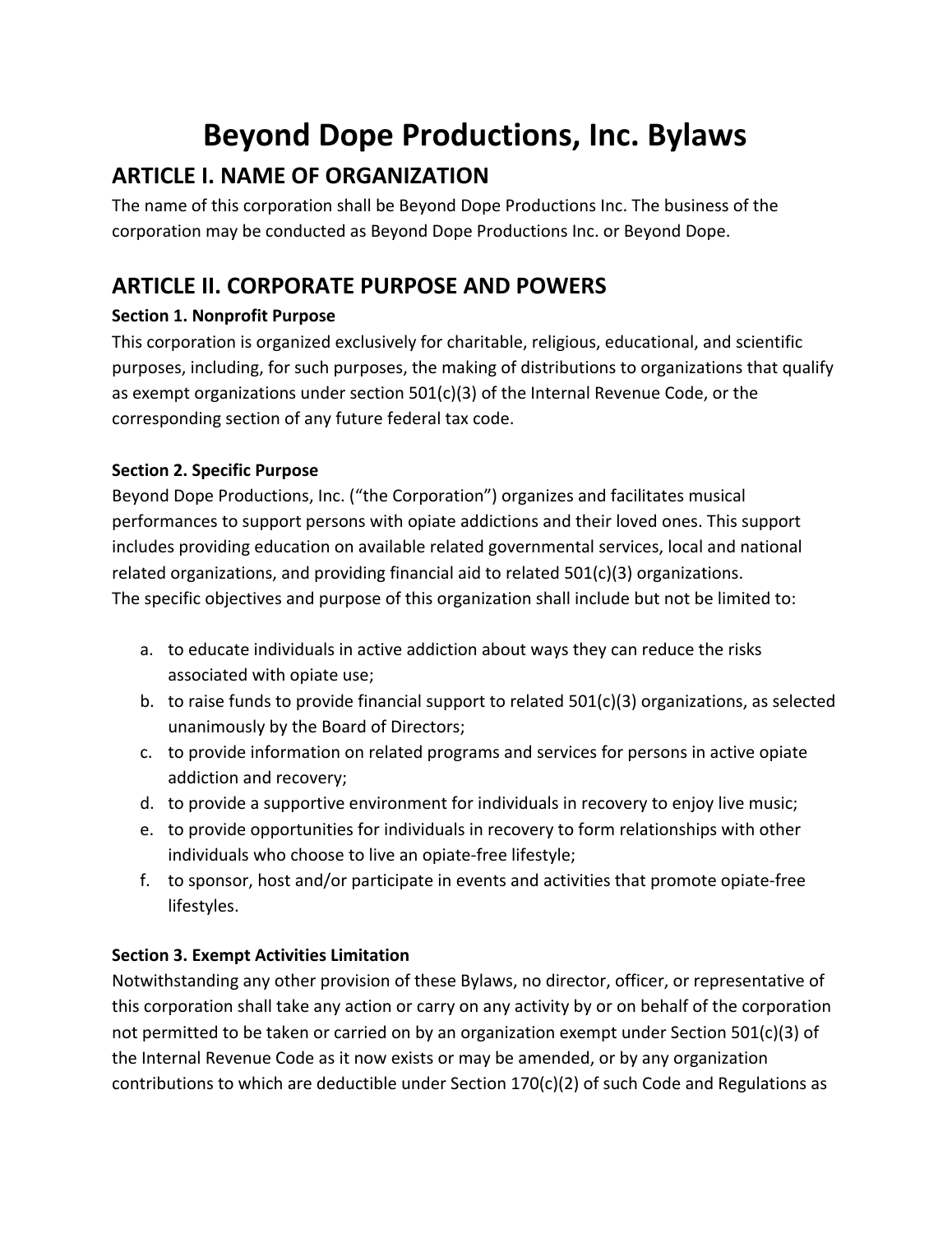it now exists or may be amended. No part of the net earnings of the corporation shall inure to the benefit or be distributable to any director, officer, or other private person, except that the corporation shall be authorized and empowered to pay reasonable compensation for services rendered and to make payments and distributions in furtherance of the purposes set forth in the Articles of Incorporation and these Bylaws.

# Section 4. Distribution Upon Dissolution

Upon termination or dissolution of the corporation, any assets lawfully available for distribution shall be distributed to one (1) or more qualifying organizations described in Section 501(c)(3) of the Internal Revenue Code, or corresponding section of any future federal tax code, which organization or organizations have a charitable purpose substantially similar to the terminating or dissolving corporation.

The organization to receive the assets of the corporation hereunder shall be selected in the discretion of a majority of the managing body of the corporation within ten (10) days of termination or dissolution.

# ARTICLE III. MEMBERSHIP

The membership of the corporation shall consist of the members of the Board of Directors

# ARTICLE IV. BOARD OF DIRECTORS

# Section 1. General Powers

The affairs of the Corporation shall be managed by its Board of Directors. The Board of Directors shall have control of and be responsible for the management of the affairs and property of the Corporation.

# Section 2. Number, Tenure, Requirements, and Qualifications

The number of Directors shall be fixed from time-to-time by the Directors but shall consist of no less than four (4) nor more than nine (9) including the following officers: the Chief Executive Officer, the Chief Operating Officer, the Chief Financial Officer, and the Chief Philanthropy Officer.

The members of the Board of Directors shall, upon election, immediately enter upon the performance of their duties and shall continue in office until their successors shall be duly elected and qualified. All members of the Board of Directors must be approved by a unanimous vote of the Board of Directors present and voting. No vote on new members of the Board of Directors, shall be held unless a quorum of the Board of Directors is present as provided in Section 6 of this Article.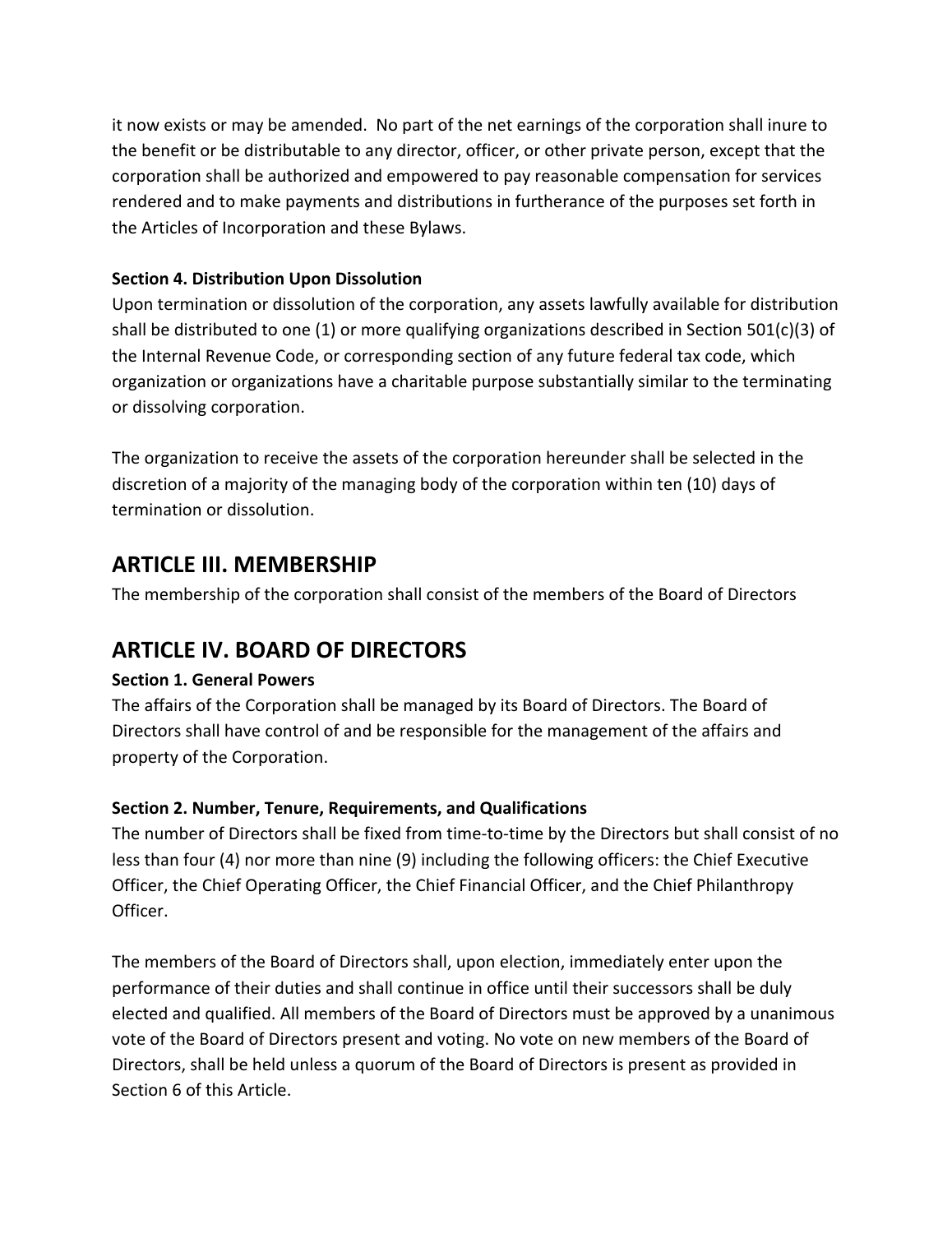A majority of members of the Board of Directors must not be related by blood or marriage/domestic partnership within the second degree of consanguinity or affinity. Each member of the Board of Directors shall be a member of the Corporation and shall hold office until they elect to resign or are removed from office by a unanimous vote of the remaining Directors.

Newly elected members of the Board of Directors who have not served before shall serve initial one-year terms, during which, they may be removed from office, with or without cause, at any time with a majority vote of the remaining board members. At the conclusion of the initial one-year term, members of the Board of Directors shall serve until they elect to resign or are removed by a unanimous vote of the remaining Directors.

Each member of the Board of Directors shall attend all formal meetings of the Board. In the event a Director cannot attend, he/she shall review the minutes from the meeting and provide a written addendum to the minutes within forty-eight (48) hours.

#### Section 3. Regular and Annual Meetings

An annual meeting of the Board of Directors shall be held in the month of July of each calendar year and at a time and location agreed upon by a majority of the Board of Directors. Notice of these meetings shall be sent to all members of the Board of Directors no less than seven (7) days, prior to the meeting date.

#### Section 4. Special Meetings

Special meetings of the Board of Directors may be called by or at the request of the Chief Executive Officer or any two members of the Board of Directors. The person or persons authorized to call special meetings of the Board of Directors may fix any location, as the place for holding any special meeting of the Board called by them.

#### Section 5. Notice

Notice of any special meeting of the Board of Directors shall be given at least two (2) days in advance of the meeting by telephone, facsimile or electronic methods or by written notice. Any Director may waive notice of any meeting. The attendance of a Director at any meeting shall constitute a waiver of notice of such meeting, except where a Director attends a meeting for the express purpose of objecting to the transaction of any business because the meeting is not lawfully called or convened. Neither the business to be transacted at, nor the purpose of, any regular meeting of the Board of Directors need be specified in the notice or waiver of notice of such meeting, unless specifically required by law or by these by-laws.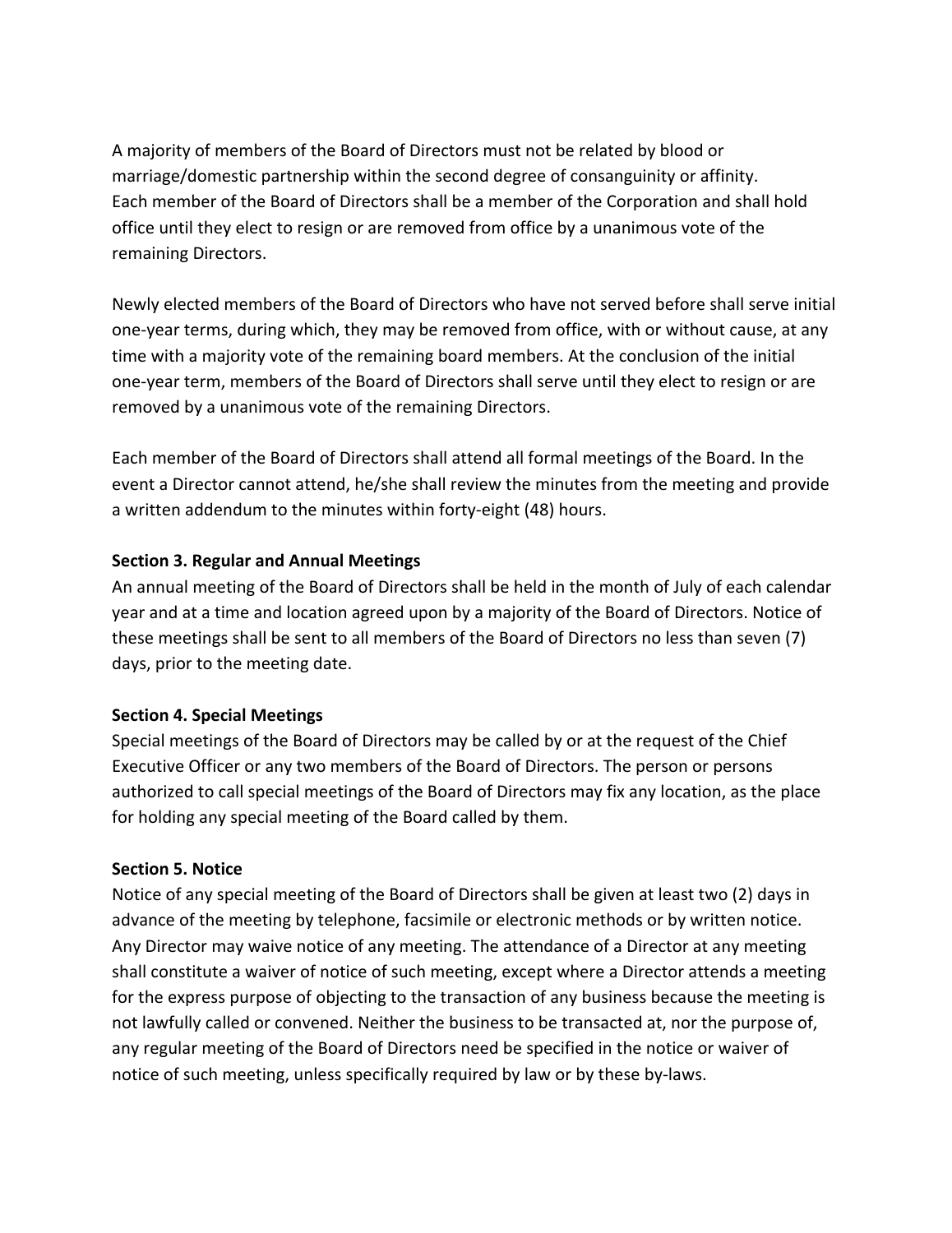#### Section 6. Quorum

The presence, in person or by telephone, of a majority of current members of the Board of Directors shall be necessary at any meeting to constitute a quorum to transact business. The act of a majority of the members of the Board of Directors present at a meeting at which a quorum is present shall be the act of the Board of Directors, unless the act of a greater number is required by law or by these Bylaws.

#### Section 7. Forfeiture

Any member of the Board of Directors who fails to fulfill any of his or her requirements as set forth in Section 2 of this Article by September 1<sup>st</sup> shall automatically forfeit his or her seat on the Board. The Chief Executive Officer shall notify the Board Member in writing that his or her seat has been declared vacant, and the Board of Directors may forthwith immediately proceed to fill the vacancy. Members of the Board of Directors who are removed for failure to meet any or all of the requirements of Section 2 of this Article are not entitled to the procedure outlined in Section 14 of this Article in these Bylaws.

#### Section 8. Vacancies

Whenever any vacancy occurs in the Board of Directors it shall be filled without undue delay by a majority vote of the remaining members of the Board of Directors at a regular meeting. Vacancies may be created and filled according to specific methods approved by the Board of Directors.

The members of the Board of Directors shall be responsible for nominating persons to fill vacancies which occur between annual meetings, including those of officers. Nominations shall be sent in writing to all members of the Board of Directors at least two (2) weeks prior to the next meeting at which the election will be held.

#### Section 9. Compensation

Members of the Board of Directors shall not receive any compensation for their services as Directors.

#### Section 10. Informal Action by Directors

Any action required by law to be taken at a meeting of the Directors, or any action which may be taken at a meeting of Directors, may be taken without a meeting if a consent in writing, setting forth the action so taken, shall be signed by two-thirds (2/3) of all of the Directors following notice of the intended action to all members of the Board of Directors.

# Section 11. Confidentiality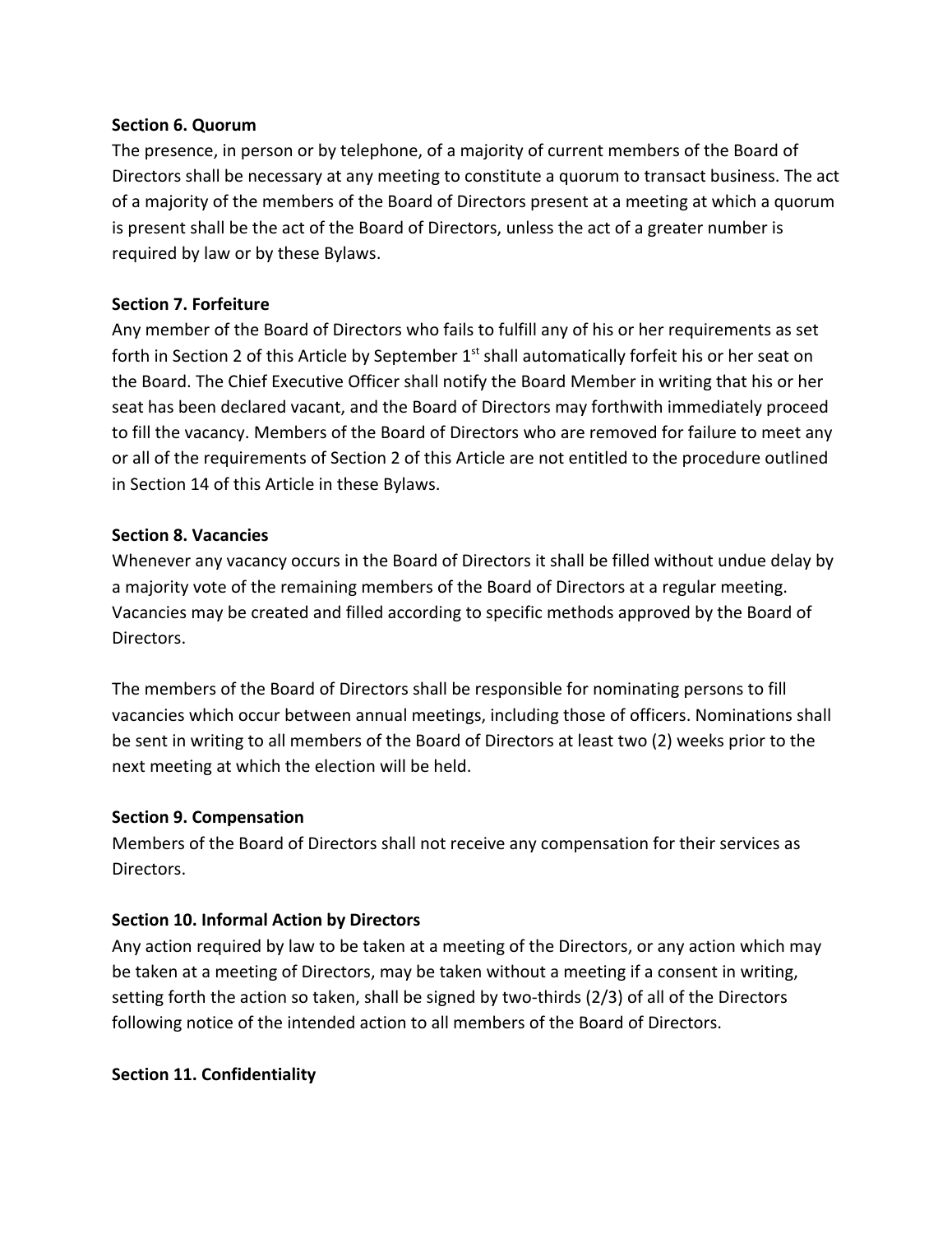Directors shall not discuss or disclose information about the Corporation or its activities to any person or entity unless such information is already a matter of public knowledge, such person or entity has a need to know, or the disclosure of such information is in furtherance of the Corporations' purposes, or can reasonably be expected to benefit the Corporation. Directors shall use discretion and good business judgment in discussing the affairs of the Corporation with third parties. Without limiting the foregoing, Directors may discuss the purposes and functions of the Corporation.

The Chief Executive Officer may require a Director to execute a confidentiality agreement consistent herewith upon being voted onto and accepting appointment to the Board of Directors.

# Section 12. Advisory Council

An Advisory Council may be created whose members shall be elected by the members of the Board of Directors annually but who shall have no duties, voting privileges, nor obligations for attendance at regular meetings of the Board. Advisory Council members may attend said meetings at the invitation of a member of the Board of Directors. Members of the Advisory Council shall possess the desire to serve the community and support the work of the Corporation by providing expertise and professional knowledge. Members of the Advisory Council shall comply with the confidentiality policy set forth herein and shall sign a confidentiality agreement consistent therewith upon being voted onto and accepting appointment to the Advisory Council.

# Section 13. Parliamentary Procedure

Any question concerning parliamentary procedure at meetings shall be determined by the Chief Executive Officer by reference to Robert's Rules of Order.

# Section 14. Removal.

Any member of the Board of Directors or members of the Advisory Council may be removed with or without cause, at any time, by a unanimous vote of the remaining members of the Board of Directors if, in their judgment, the best interest of the Corporation would be served thereby. Each member of the Board of Directors must receive written notice of the proposed removal at least ten (10) days in advance of the proposed action. An officer who has been removed as a member of the Board of Directors shall automatically be removed from office.

Members of the Board of Directors who are removed for failure to meet the minimum requirements in Section 2 of this Article in these bylaws automatically forfeit their positions on the Board pursuant to Section 7 of this Article, and are not entitled to the removal procedure outlined in Section 14 of this Article.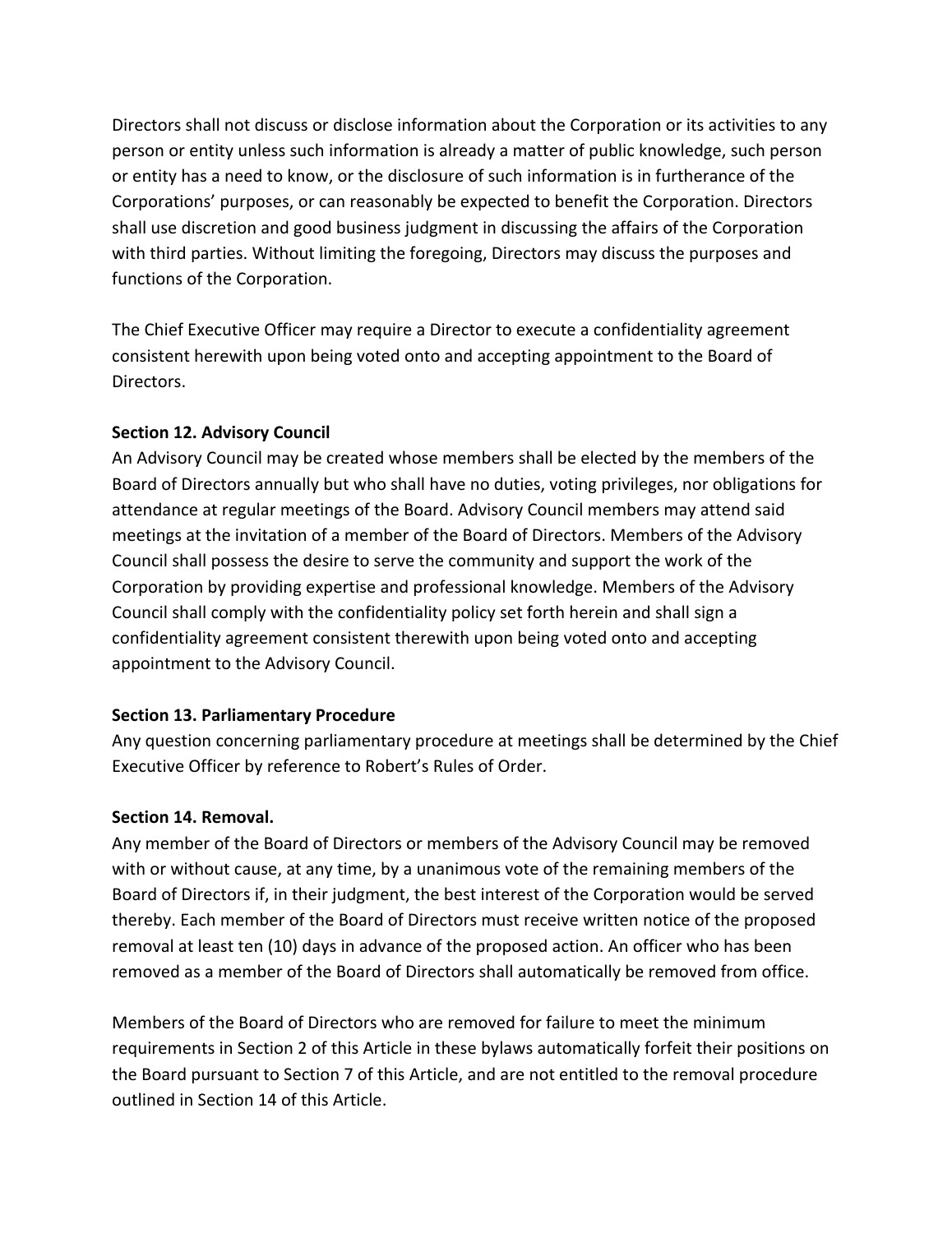# ARTICLE V. OFFICERS

The officers of this Board shall be the Chief Executive Officer, Chief Operating Officer, Chief Financial Officer and Chief Philanthropy Officer. All officers must have the status of active members of the Board.

# Section 1. Chief Executive Officer

The Chief Executive Officer shall preside at all meetings. The Chief Executive Officer shall include, but not be limited to:

- a. He/She shall preside at all meetings of the Board of Directors.
- b. He/She shall have general and active management of the business of this Board of Directors.
- c. He/She shall see that all suggestions of the Advisory Board are brought to the Board of Directors.
- d. He/She shall have general superintendence and direction of all other officers of the Corporation and see that their duties are properly performed.
- e. He/She shall have the power and duties usually vested in the office of the Chief Executive Officer.

# Section 2. Chief Operating Officer

The Chief Operating Officer shall be vested with all the powers and shall perform all the duties of the Chief Executive Officer during the absence of the latter. The Chief Operating Officer's duties include, but are not limited to:

- a. He/She shall record all votes and minutes of all proceedings in a book to be kept for that purpose.
- b. He/She, in concert with the Chief Executive Officer, shall make the arrangements for all meetings of the Advisory Board, including the annual meeting of the organization.
- c. He/She shall send notices of all meetings to the members of the Advisory Board and shall take reservations for the meetings.
- d. He/She shall perform all official correspondence from the Board of Directors as may be prescribed by the Board of Directors or the Chief Executive Officer.

# Section 3. Chief Philanthropy Officer

The Chief Philanthropy Officer shall attend all meetings of the Board of Directors. The Chief Philanthropy Officer's duties include, but are not limited to:

a. He/She shall organize and determine in concert with the Chief Executive Officer, the potential beneficiary 501(c)(3) organizations a minimum of three months prior to each fundraising event and present to the Officers for a unanimous vote.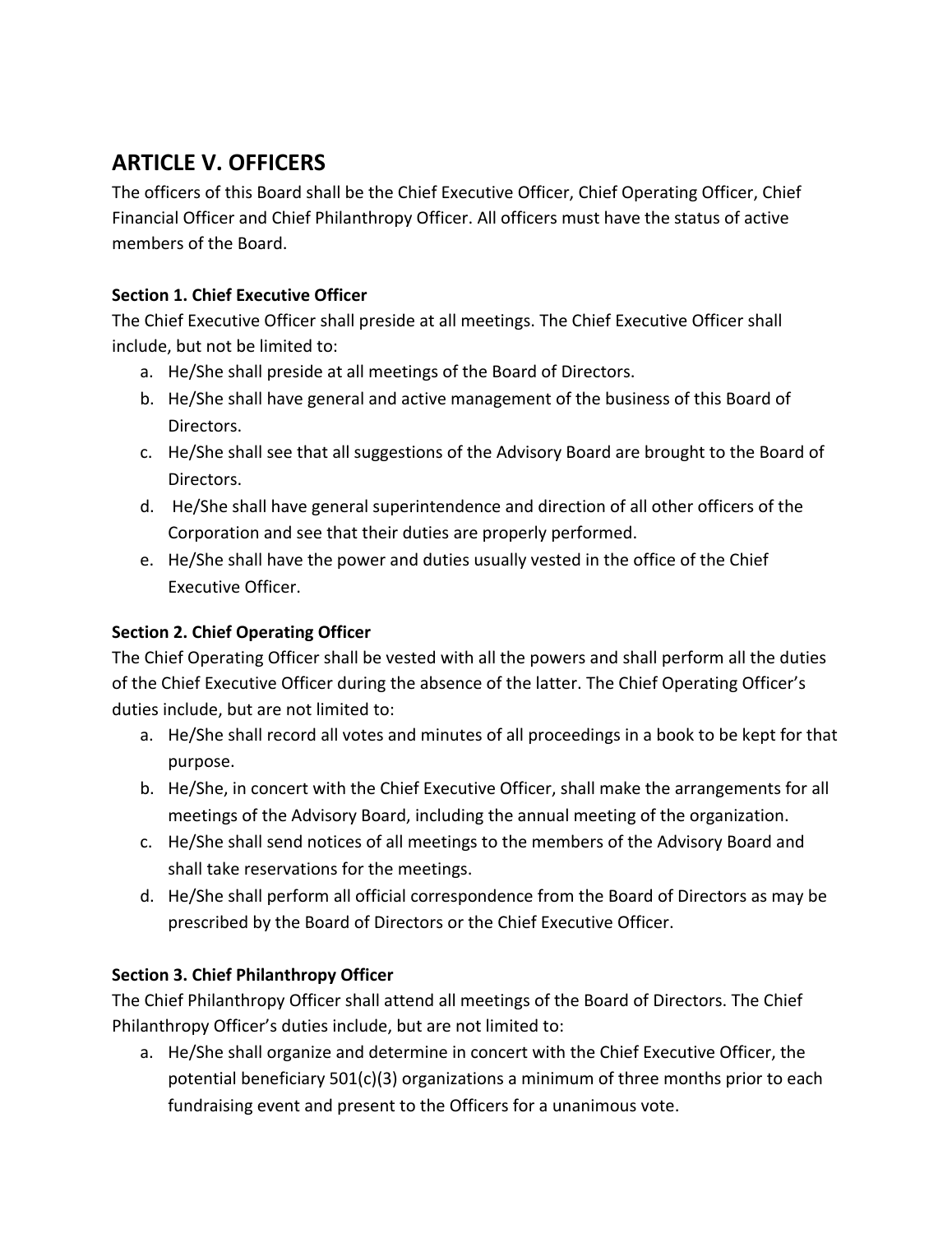- b. He/She shall organize the attendance of local and national related organizations at each event.
- c. He/She shall perform all official correspondence from the Board of Directors as may be prescribed by the Board of Directors or the Chief Executive Officer.

## Section 4. Chief Financial Officer

The Chief Financial Officer's duties shall be:

- a. He/She shall accept submissions for approval of all expenditures of funds and proposed capital expenditures, by the Board of Directors and related parties.
- b. He/She shall present a complete and accurate report of the finances raised by this Board of Directors through ticket sales and individual donations at each meeting or at any other time upon request of the Board of Directors.
- c. He/She shall assist in direct audits of the funds of the Corporation according to funding source guidelines and generally accepted accounting principles.
- d. He/She shall perform such other duties as may be prescribed by Board of Directors or the Chief Executive Officer under whose supervision he/she shall be.

#### Section 5. Election of Officers

Any member of the Board of Directors who wishes to nominate a new Board Member shall submit at the meeting prior to the annual meeting the names of those persons for the respective offices of the Board of Directors or Advisory Board. The election may be held at that time, but shall occur at or before the next meeting of the Board of Directors. If elected, the nominee shall accept their position verbally or in writing within seven (7) days or the election shall be declared null and void. Those officers elected shall serve a term of one (1) year, commencing upon acceptance of the position. Officers of the Board of Directors shall be eligible to succeed themselves in their respective offices.

#### Section 6. Removal of Officer

With a unanimous vote, the Board of Directors may remove any member of the Board of Directors and elect a successor for the unexpired term. No officer of the Board of Directors shall be expelled without an opportunity to be heard and notice of such motion of expulsion shall be given to the member in the manner set forth in Article IV section 14, prior to the meeting at which motion shall be presented, setting forth the reasons of the Board for such expulsion.

# ARTICLE VI. CONFLICT OF INTEREST AND COMPENSATION

Section 1: Purpose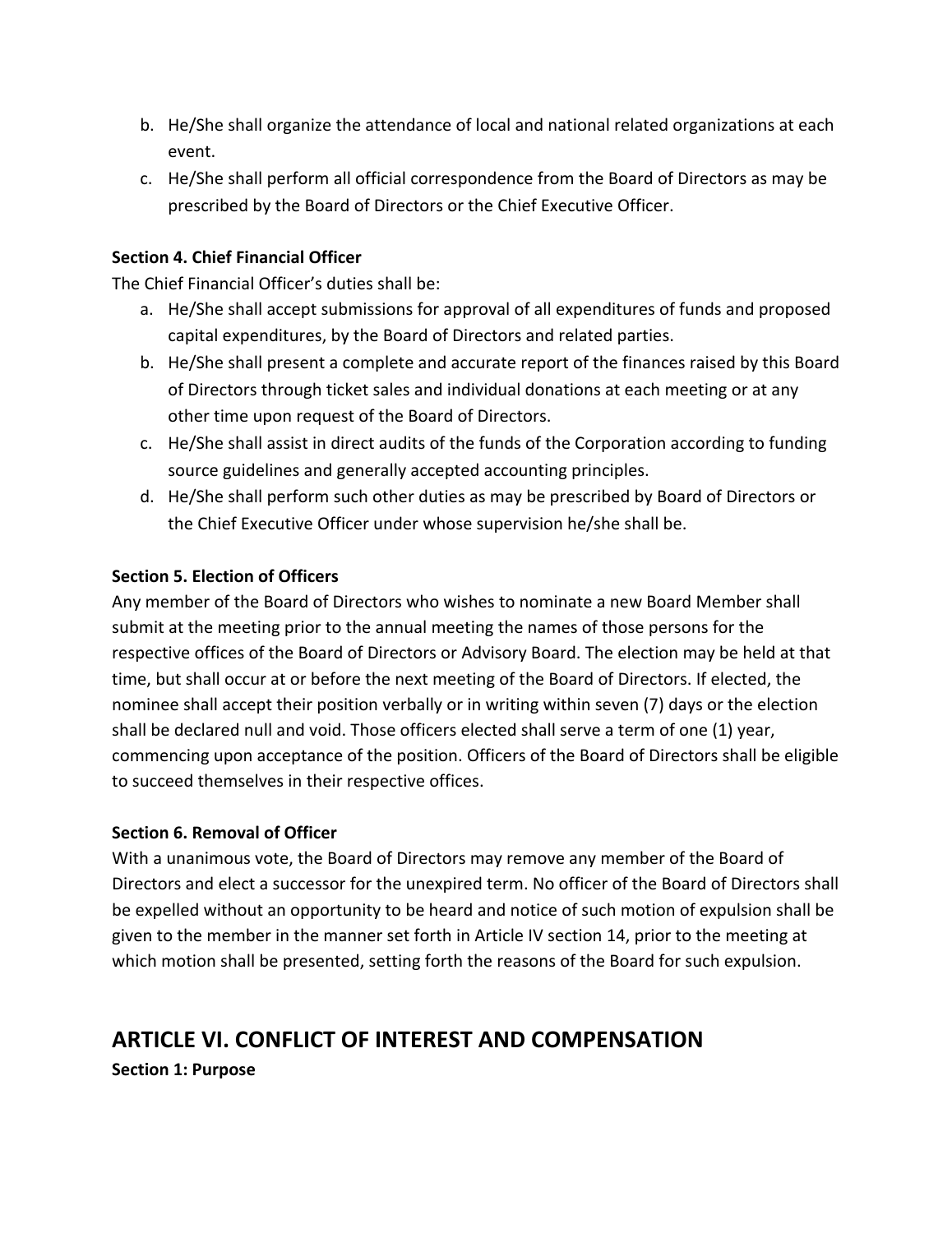The purpose of the conflict of interest policy is to protect the Corporation's interest when it is contemplating entering into a transaction or arrangement that might benefit the private interest of an officer or director of the Corporation or might result in a possible excess benefit transaction. This policy is intended to supplement but not replace any applicable state and federal laws governing conflict of interest applicable to nonprofit and charitable organizations.

# Section 2: Definitions

# a. Interested Person

Any director or advisory board member, who has a direct or indirect financial interest, as defined below, is an interested person.

b. Financial Interest

A person has a financial interest if the person has, directly or indirectly, through business, investment, or family:

- i. An ownership or investment interest in any entity with which the Corporation has a transaction or arrangement,
- ii. A compensation arrangement with the Corporation or with any entity or individual with which the Corporation has a transaction or arrangement, or
- iii. A potential ownership or investment interest in, or compensation arrangement with, any entity or individual with which the Corporation is negotiating a transaction or arrangement.

Compensation includes direct and indirect remuneration as well as gifts or favors that are not insubstantial. Substantial gifts or favors can be defined as having a fair-market monetary value greater than one-hundred (100) dollars unless agreed upon by majority of the board.

A financial interest is not necessarily a conflict of interest. A person who has a financial interest may have a conflict of interest only if the appropriate governing board decides that a conflict of interest exists.

# Section 3. Procedures

- a. Duty to Disclose. In connection with any actual or possible conflicts of interest, an interested person must disclose the existence of the financial interest and be given the opportunity to disclose all material facts to the directors considering the proposed transaction or arrangement.
- b. Determining Whether a Conflict of Interest Exists. After disclosure of the financial interest and all material facts, and after any discussion with the interested person, he/she shall leave the governing board meeting while the determination of a conflict of interest is discussed and voted upon. The remaining board members shall decide if a conflict of interest exists with a majority vote.
- c. Procedures for Addressing the Conflict of Interest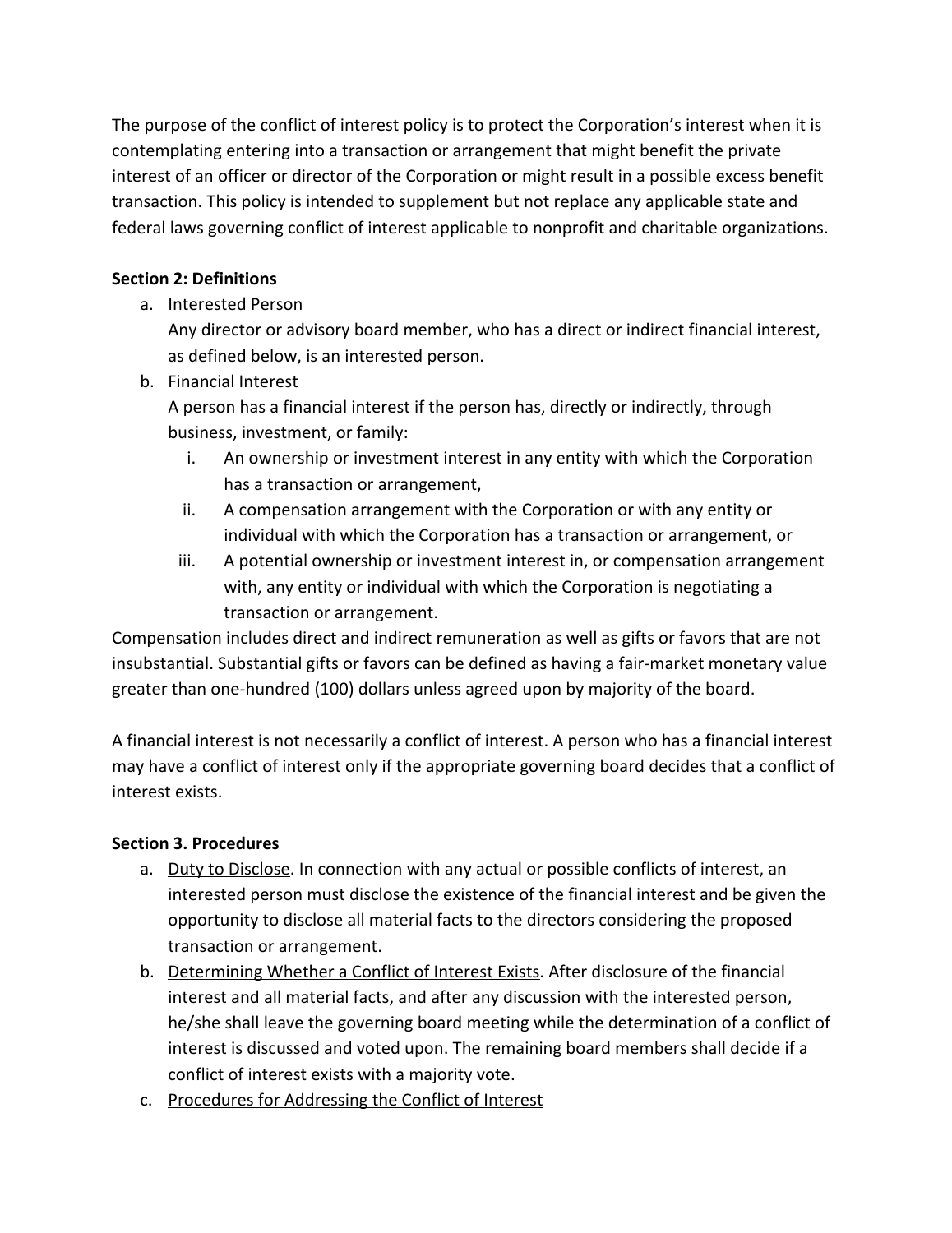- i. An interested person may make a presentation at the governing board meeting, but after the presentation, he/she shall leave the meeting during the discussion of, and the vote on, the transaction or arrangement involving the possible conflict of interest.
- ii. The Chief Executive Officer shall, if appropriate, appoint a disinterested person to investigate alternatives to the proposed transaction or arrangement.
- iii. After exercising due diligence, the governing board shall determine whether the Corporation can obtain with reasonable efforts a more advantageous transaction or arrangement from a person or entity that would not give rise to a conflict of interest.
- iv. If a more advantageous transaction or arrangement is not reasonably possible under circumstances not producing a conflict of interest, the governing board shall determine by a majority vote of the disinterested directors whether the transaction or arrangement is in the Corporation's best interest, for its own benefit, and whether it is fair and reasonable. In conformity with the above determination it shall make its decision as to whether to enter into the transaction or arrangement.
- d. Violations of the Conflicts of Interest Policy
	- i. If the governing board has reasonable cause to believe a member has failed to disclose actual or possible conflicts of interest, it shall inform the member of the basis for such belief and afford the member an opportunity to explain the alleged failure to disclose.
	- ii. If, after hearing the member's response and after making further investigation as warranted by the circumstances, the governing board determines the member has failed to disclose an actual or possible conflict of interest, it shall take appropriate disciplinary and corrective action as voted upon unanimously by the disinterested board members.

# Section 4. Records of Proceedings

The minutes of the governing board shall contain:

- a. The names of the persons who disclosed or otherwise were found to have a financial interest in connection with an actual or possible conflict of interest, the nature of the financial interest, any action taken to determine whether a conflict of interest was present, and the governing board's decision as to whether a conflict of interest in fact existed.
- b. The names of the persons who were present for discussions and votes relating to the transaction or arrangement, the content of the discussion, including any alternatives to the proposed transaction or arrangement, and a record of any votes taken in connection with the proceedings.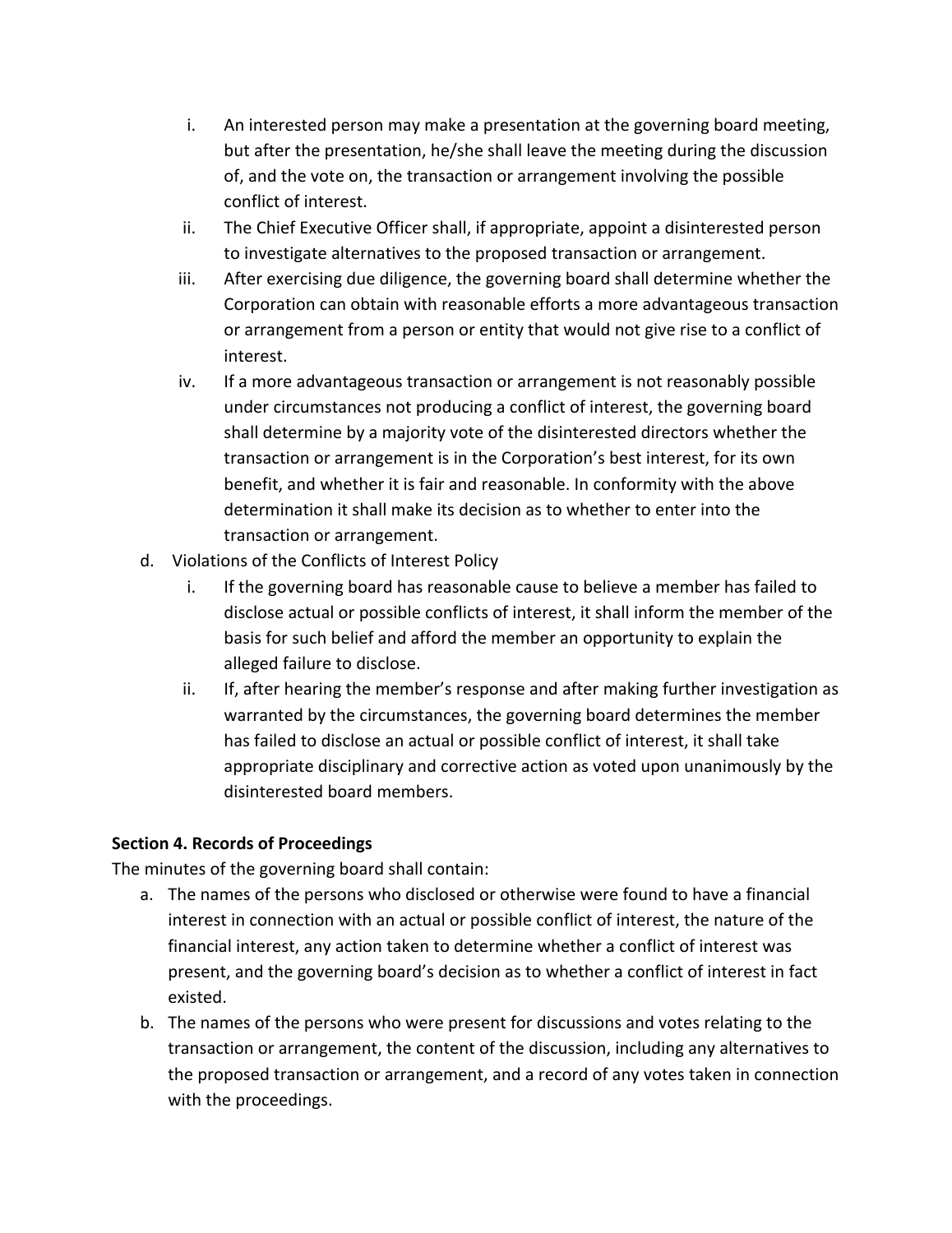#### Section 5. Compensation

a. A voting member of the governing board who receives compensation, directly or indirectly, from the Corporation for services is precluded from voting on matters pertaining to that member's compensation.

## Section 6. Annual Statements

Each director shall annually sign a statement which affirms such person:

- a. Has received a copy of the conflicts of interest policy,
- b. Has read and understands the policy,
- c. Has agreed to comply with the policy, and
- d. Understands the Corporation is charitable and in order to maintain its federal tax exemption it must engage primarily in activities which accomplish one or more of its tax-exempt purposes.

# Section 7. Periodic Reviews

To ensure the Corporation operates in a manner consistent with charitable purposes and does not engage in activities that could jeopardize its tax-exempt status, periodic reviews shall be conducted. The periodic reviews shall, at a minimum, include the following subjects:

- a. Whether compensation arrangements and benefits are reasonable, based on competent survey information, and the result of arm's length bargaining.
- b. Whether partnerships, joint ventures, and arrangements with management organizations conform to the Corporation's written policies, are properly recorded, reflect reasonable investment or payments for goods and services, further charitable purposes and do not result in inurement, impermissible private benefit or in an excess benefit transaction.

# Section 8. Use of Outside Experts

When conducting the periodic reviews as provided for in Section VII of this article, the Corporation may, but need not, use outside advisors. If outside experts are used, as agreed upon by a majority vote of the board, their use shall not relieve the governing board of its responsibility for ensuring periodic reviews are conducted.

# ARTICLE VII. INDEMNIFICATION

#### Section 1. General

To the full extent authorized under the laws of New York State, the Corporation shall indemnify any officer or former officer, or any person who may have served at the Corporation's request as a director or officer of another corporation (each of the foregoing directors, officers, and persons is referred to in this Article individually as an "indemnitee"), against expenses actually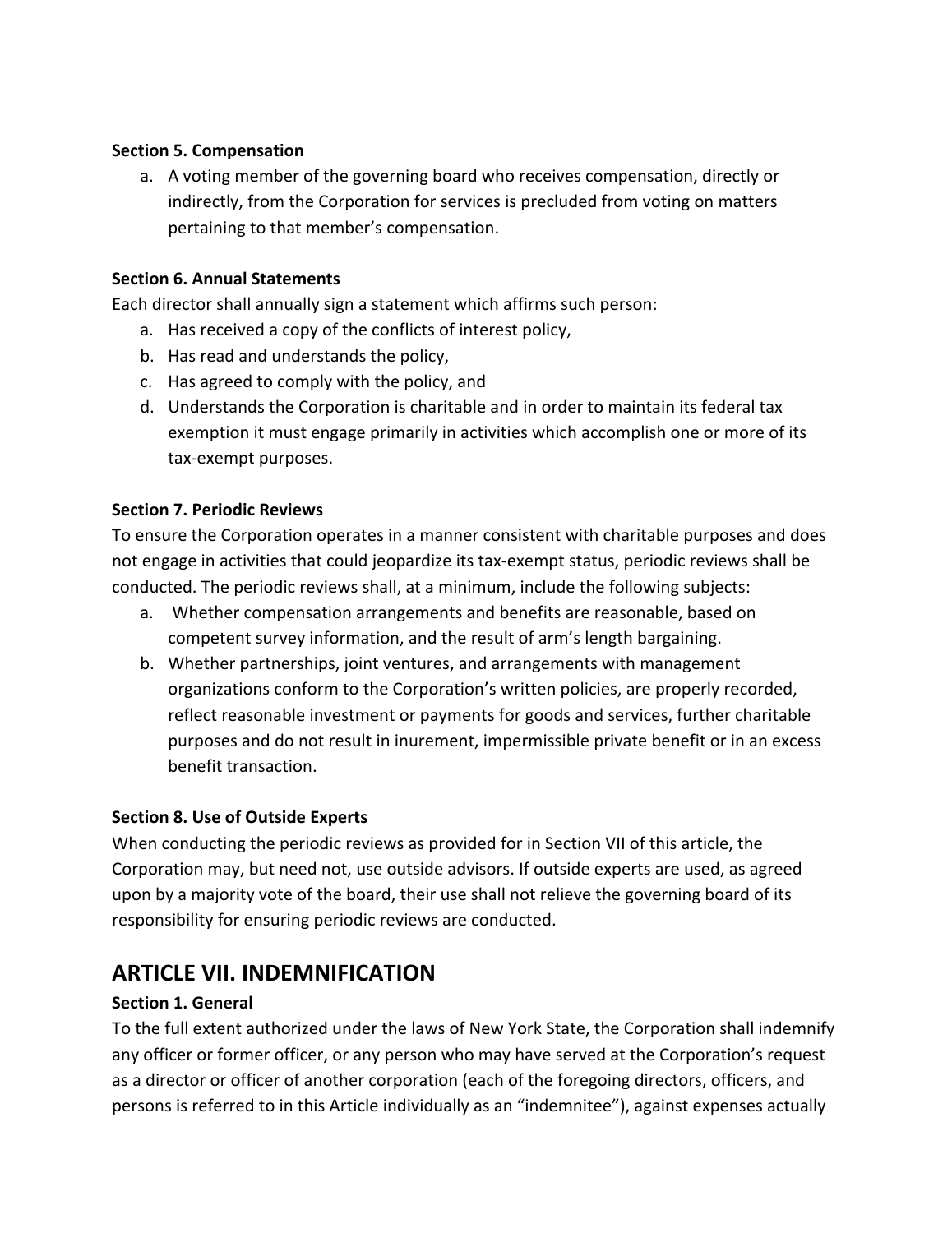and necessarily incurred by such indemnitee in connection with the defense of any action, suit, or proceeding in which that indemnitee is made a party by reason of being or having been such director, officer, or agent, except in relation to matters as to which that indemnitee shall have been adjudged in such action, suit, or proceeding to be liable for negligence or misconduct in the performance of a duty. The foregoing indemnification shall not be deemed exclusive of any other rights to which an indemnitee may be entitled under any bylaw, agreement, resolution of the Board of Directors, or otherwise.

# Section 2. Expenses

Expenses (including reasonable attorneys' fees) incurred in defending a civil or criminal action, suit, or proceeding may be paid by the Corporation in advance of the final disposition of such action, suit, or proceeding, if authorized by the Board of Directors, upon receipt of an undertaking by or on behalf of the indemnitee to repay such amount if it shall ultimately be determined that such indemnitee is not entitled to be indemnified hereunder.

#### Section 3. Insurance

The Corporation may purchase and maintain insurance on behalf of any person who is or was a director against any liability asserted against such person and incurred by such person in any such capacity or arising out of such person's status as such, whether or not the Corporation would have the power or obligation to indemnify such person against such liability under this Article.

# ARTICLE VIII. BOOKS AND RECORDS

The Corporation shall keep complete books and records of account and minutes of the proceedings of the Board of Directors in excess of sixty (60) minutes time, unless such meetings less than sixty (60) minutes lead to decisions not insubstantial.

# ARTICLE IX. AMENDMENTS

# Section 1. Articles of Incorporation

The Articles may be amended in any manner at any regular or special meeting of the Board of Directors, provided that specific written notice of the proposed amendment of the Articles setting forth the proposed amendment or a summary of the changes to be effected thereby shall be given to each director at least three days in advance of such a meeting if delivered personally, by facsimile, or by e-mail or at least five days if delivered by mail. All amendments of the Articles shall require the affirmative, unanimous vote of directors then in office.

#### Section 2. Bylaws